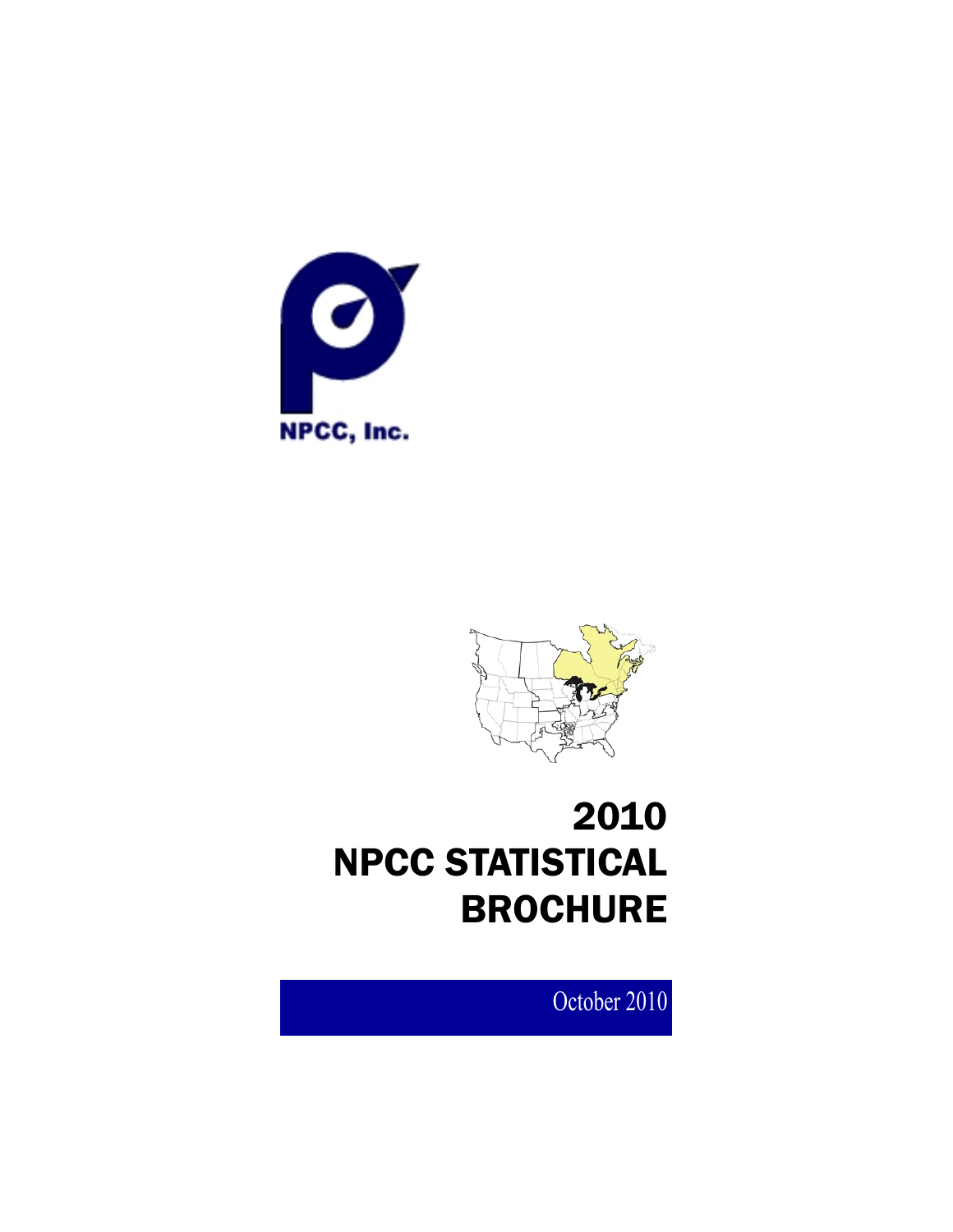# **Edward A. Schwerdt, President & CEO Jennifer Budd Mattiello, Vice President & COO NPCC Staff**

# Jack Alvarez Senior Engineer Sal Buffamante Assistant Vice President, Compliance Audits  $\&$  Investigations David Cerasoli CIP Analyst Walter Cintron Manager, Compliance Enforcement Francine Cox Meeting Coordinator/Administrative Assistant Gerald Dunbar Senior Criteria Specialist Philip Fedora Assistant Vice President of Reliability Services Maritza Feliciano | Office Manager & Executive Assistant James H. Hartwell | Manager, Operations Awareness Brian Hogue Information Systems & Security Management Donal Kidney | Manager, System Studies Stanley Kopman | Assistant Vice President of Compliance Registration & Enforcement Marie Kozub Compliance Analyst Quoc Le Manager, System Planning & Protection Heidi Lewis Financial Analyst Margaret Mayora Compliance Attorney John Mosier, Jr. Assistant Vice President of System Operations Scott Nied Senior Compliance Engineer Lee Pedowicz Manager, Reliability Standards Frantz Roc Manager, Information Technologies Paul A. Roman Manager, Operations Planning Ralph Rufrano Manager, Compliance Violations Investigations Rafael Sahiholamal Associate Compliance Engineer Peter Scalici | Compliance Specialist Robert Spieker Senior Compliance Engineer Guy V. Zito **Assistant Vice President of Standards** Ben Eng Senior Compliance Engineer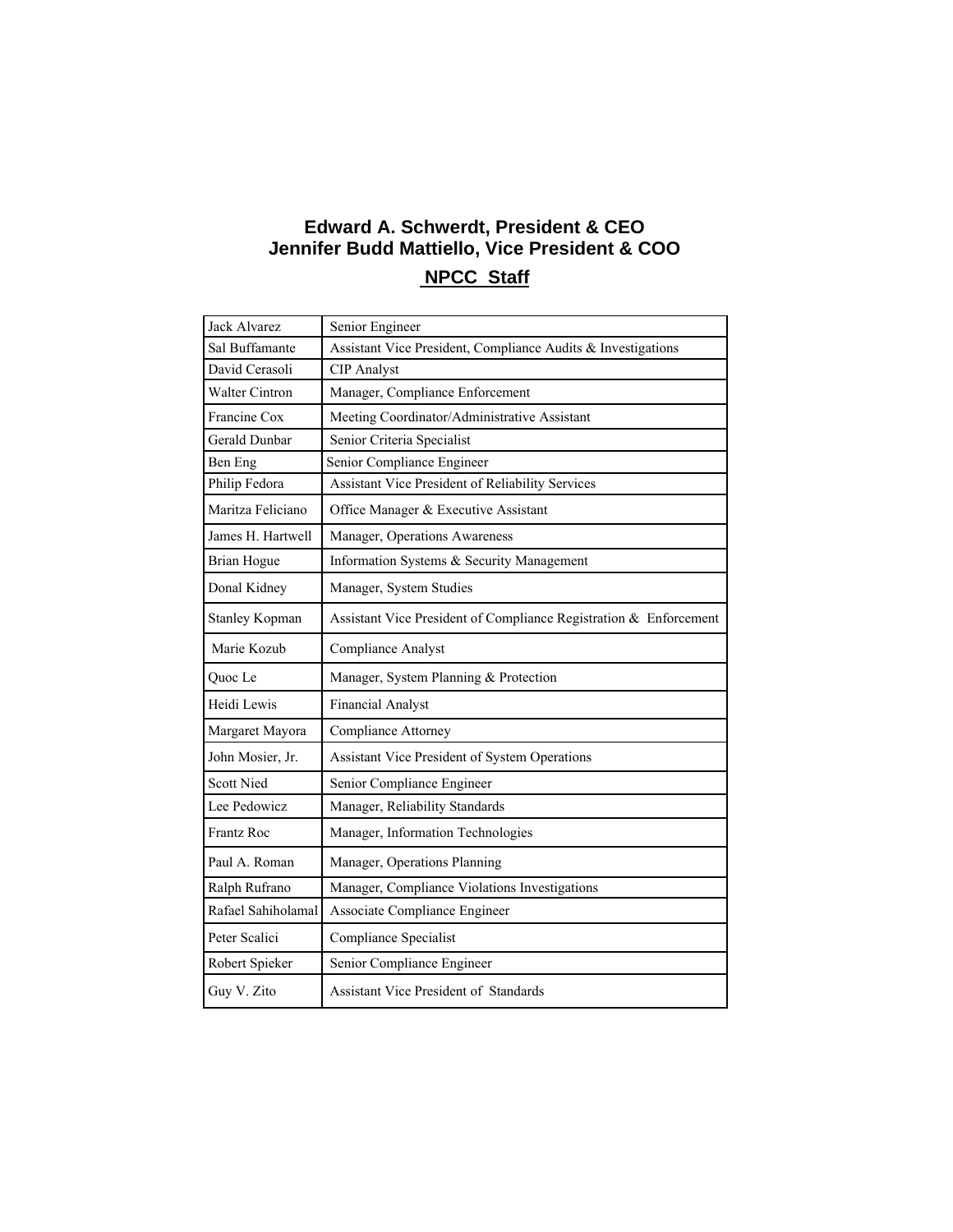# **NPCC 2010 Technical Committee Officers**

# **Reliability Coordinating Committee**

**Chairman**  Don Gates— *ISO New England* 

**Co-Vice Chairman**  Dana Walters — *National Grid USA*  **Co-Vice Chairman**  Alden Briggs—*New Brunswick System Operator* 

# **Task Force on Coordination of Operation**

**Chairman**  James Castle — *New York Independent System Operator*  **Vice Chairman**  Dave Daley—*New Brunswick System Operator* 

# **Task Force on Coordination of Planning Chairman**  Alden Briggs*—New Brunswick System Operator*

**Vice Chairman**  Bradley Bentley—*Northeast Utilities*

#### **Task Force on Infrastructure Security and Technology**

**Chairman**  Martin Ferland *— Hydro-Qu*é*bec TransÉnergie*  **Vice Chairman** Dave Daley—*New Brunswick System Operator* 

**Task Force on System Studies Chairman**  David Conroy *— Central Maine Power Company*  **Vice Chairman** Mike Falvo—*Independent System Operator (Ontario)*

**Task Force on System Protection Chairman**  Bryan Gwyn — *National Grid USA* **Vice Chairman**  Daren Verner — *New Brunswick Power Transmission Corporation*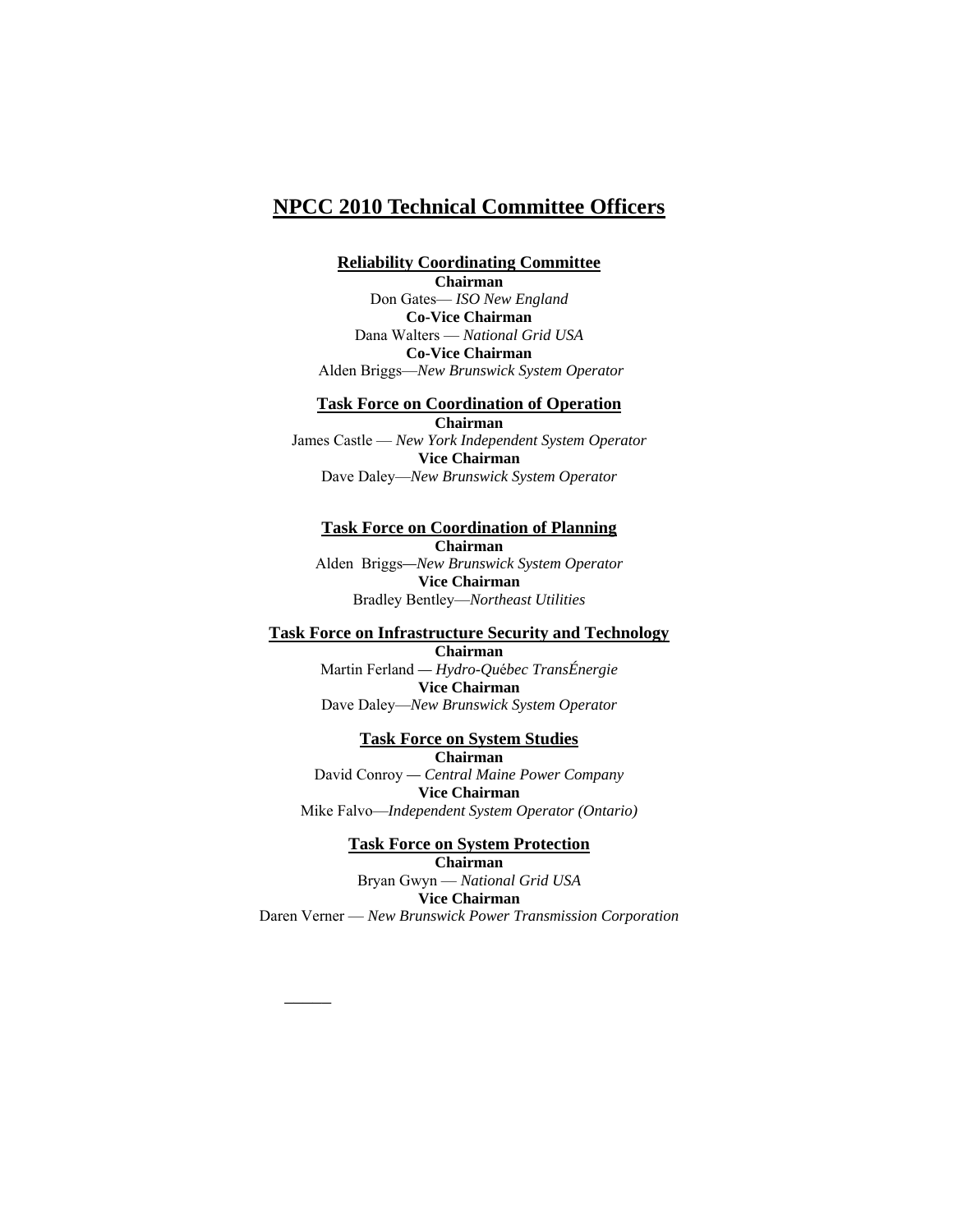#### *ABOUT NPCC*

Northeast Power Coordinating Council, Inc. (NPCC) is a 501(c)(6) not-for-profit corporation in the state of New York responsible for promoting and improving the reliability of the international, interconnected bulk power systems in Nort eastern North America through (i) the development of Regional Reliability Standards and compliance assessment and enforcement of continent-wide and Regional Reliability Standards, coordination of system planning, design and operations, and assessment of reliability, (collectively, Regional Entity active ties), and (ii) the establishment of Regionally-specific criteria, and monitoring and enforcement of compliance with such criteria (collectively, criteria services activities). NPCC provides the functions and services for Northeastern North America of a cross-border Regional Entity through a regional entity division, as well as Regionally-specific criteria services for Northeastern North America through a criteria services division. NPCC's website is www.npcc.org.

Geographically, the NPCC Region covers nearly 1.2 million square miles and is populated by more than 55 million people. NPCC U.S. includes the six New England states (New Hampshire, Vermont, Massachusetts, Connecticut, Rhode Island,& Maine) and the state of New York. NPCC Canada includes the provinces of Ontario, Québec and the Maritime provinces of New Brunswick and Nova Scotia. In total, from a net energy for load perspective, NPCC is approximately 45% U.S. and 55% Canadian. With regard to Canada, approximately 70% of Canadian net energy for load is within the NPCC Region.

On May 27, 2007, NPCC executed an agreement with the North American Electric Reliability Corporation (NERC) for the purpose of delegating to NPCC certain responsibilities and authorities of a cross-border Regional Entity as defined by *Section 215* of the Federal Power Act in the U.S. In addition, NPCC has executed Memoranda of Understanding with Canadian provincial regulatory and/or governmental authorities in Ontario, Québec, New Brunswick and Nova Scotia. The NPCC Board of Directors, at its April 27, 2010 meeting, unanimously endorsed an *Amended and Restated NPCC Regional Delegation Agreement*  which was unanimously approved by the NERC Board of Trustees at its May 12, 2010 meeting.

General Membership in NPCC is voluntary and is open to any person or entity, including any entity participating in the Registered Ballot Body of NERC, that has an interest in the reliable operation of the Northeastern North American bulk power system. Full Membership is available to entities which are General Members that also participate in electricity markets in the international, interconnected bulk power system in Northeastern North America. The Full Members of NPCC include independent system operators (ISO), regional transmission organizations (RTOs), Transcos and other organizations or entities that perform the Balancing Authority function operating in Northeastern North America. The current membership in NPCC exceeds fifty entities*.*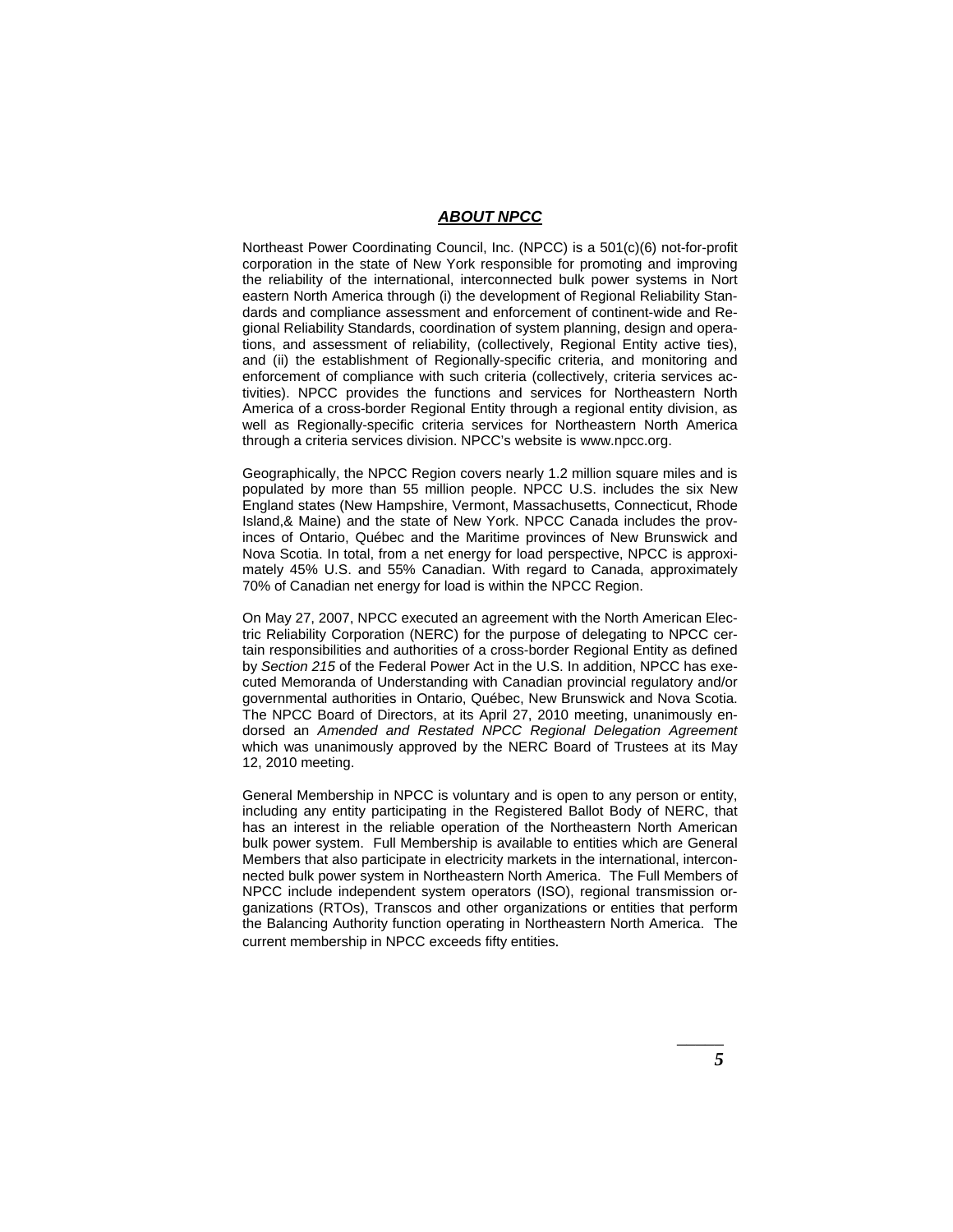

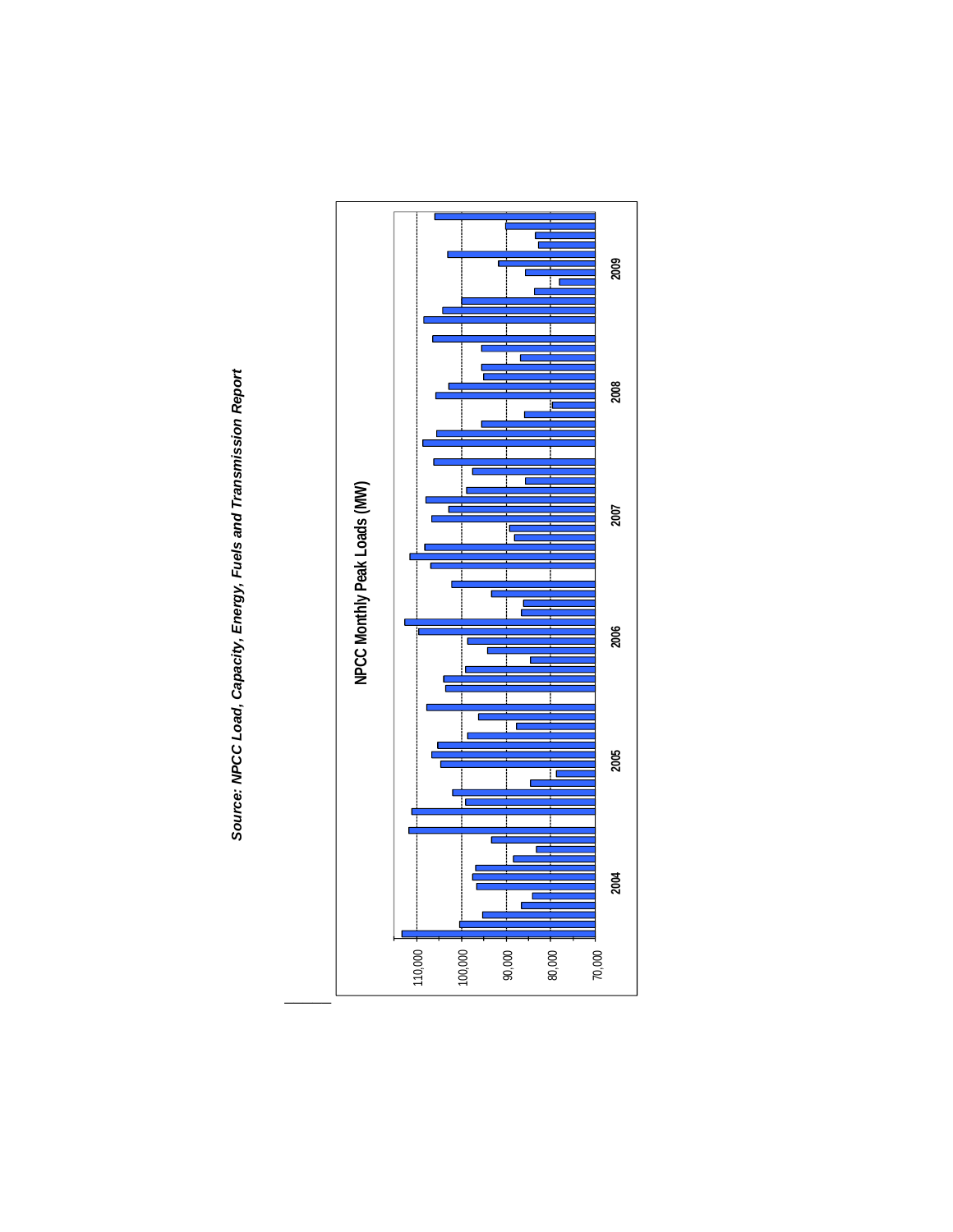#### *NPCC Monthly Peak Loads (2001- 2003) Source: NPCC Load, Capacity, Energy, Fuels and Transmission Report*



#### **2001 Monthly Peaks Loads (MW)**

**2002 Monthly Peak Loads (MW)**



**2003 Monthly Peak Loads (MW)**

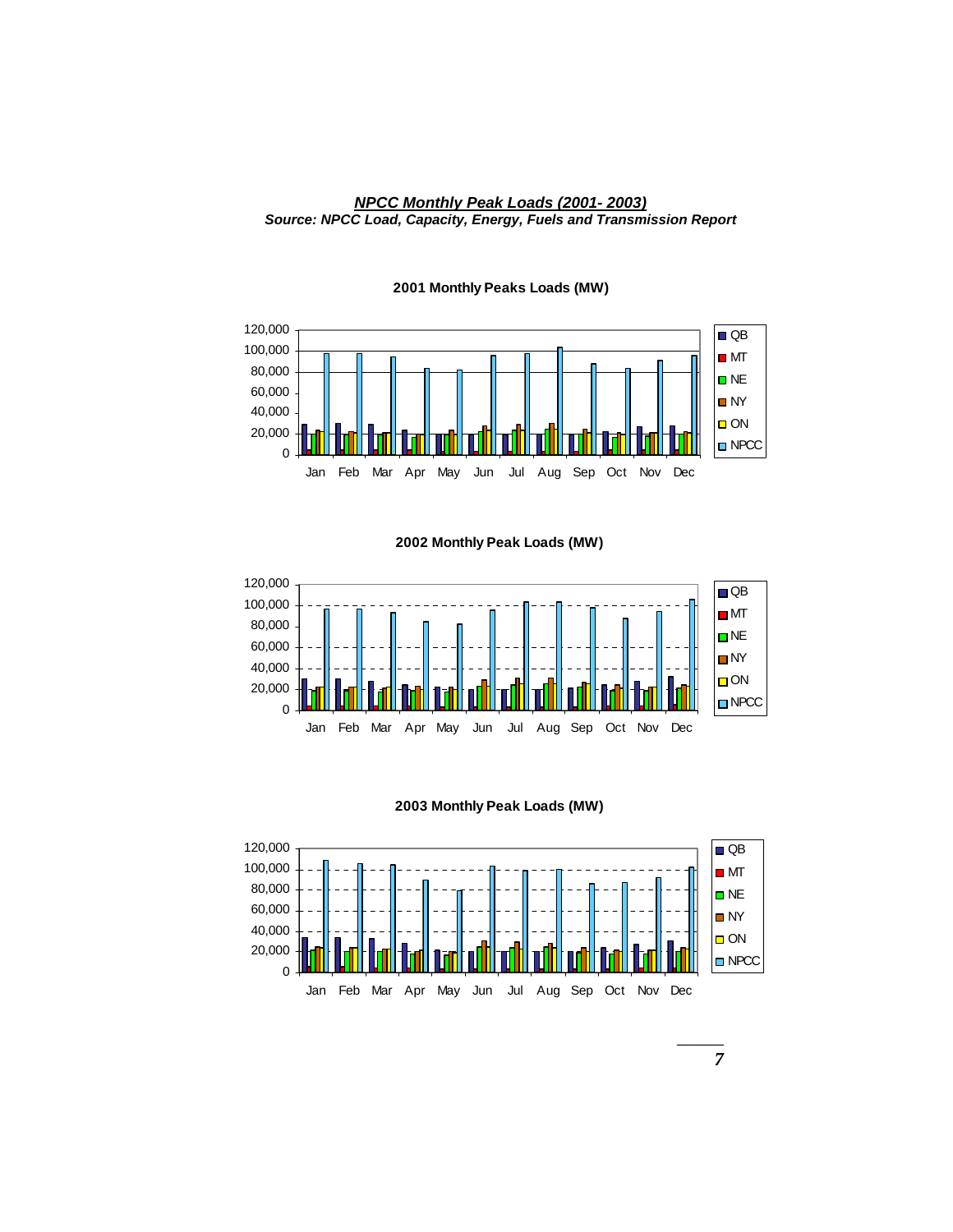



#### **2004 Monthly Peak Loads (MW)**

**2005 Monthly Peak Loads (MW)**



#### **2006 Monthly Peak Loads (MW)**

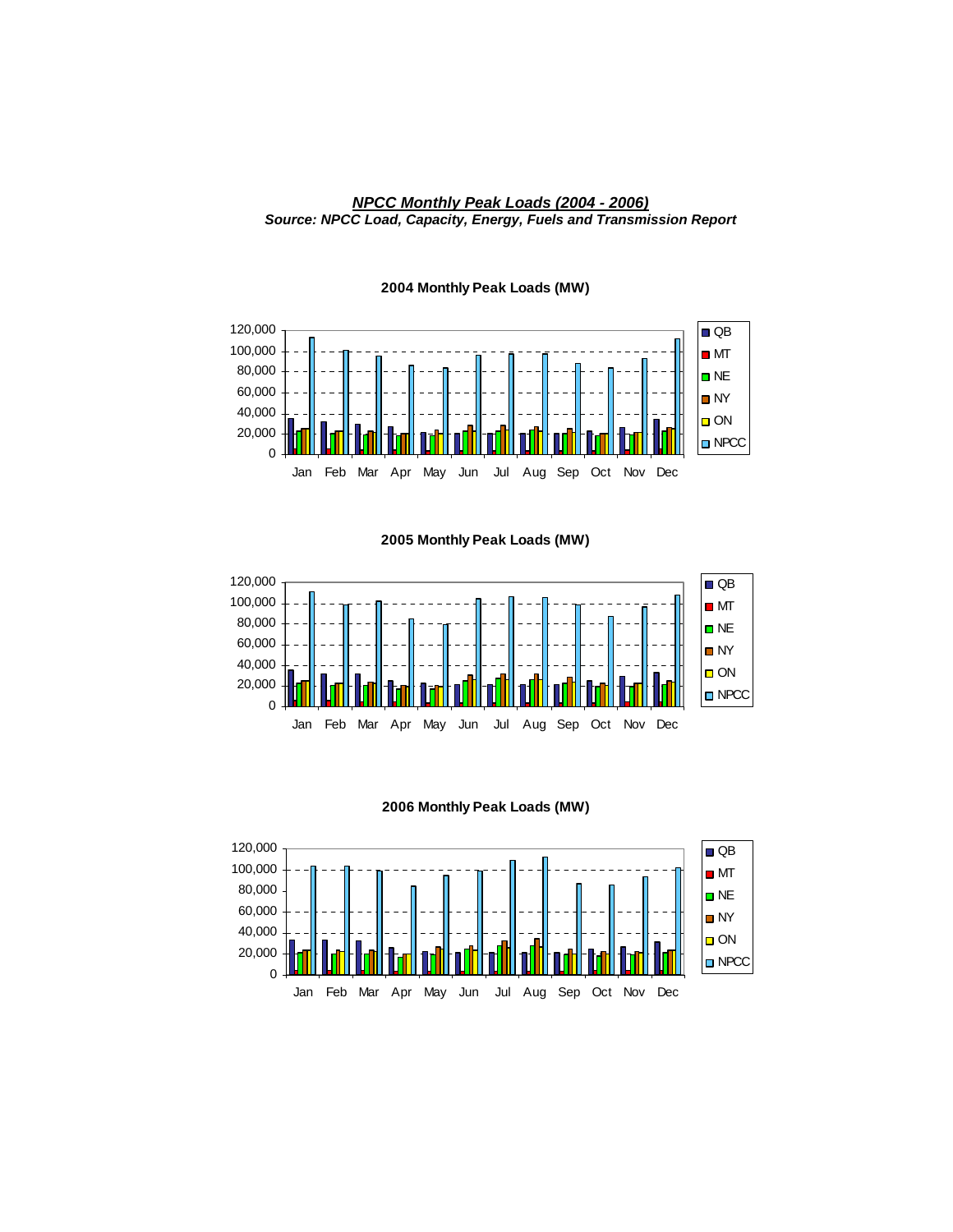

*NPCC Monthly Peak Loads (2007 - 2008) Source: NPCC Load, Capacity, Energy, Fuels and Transmission Report* 





*9*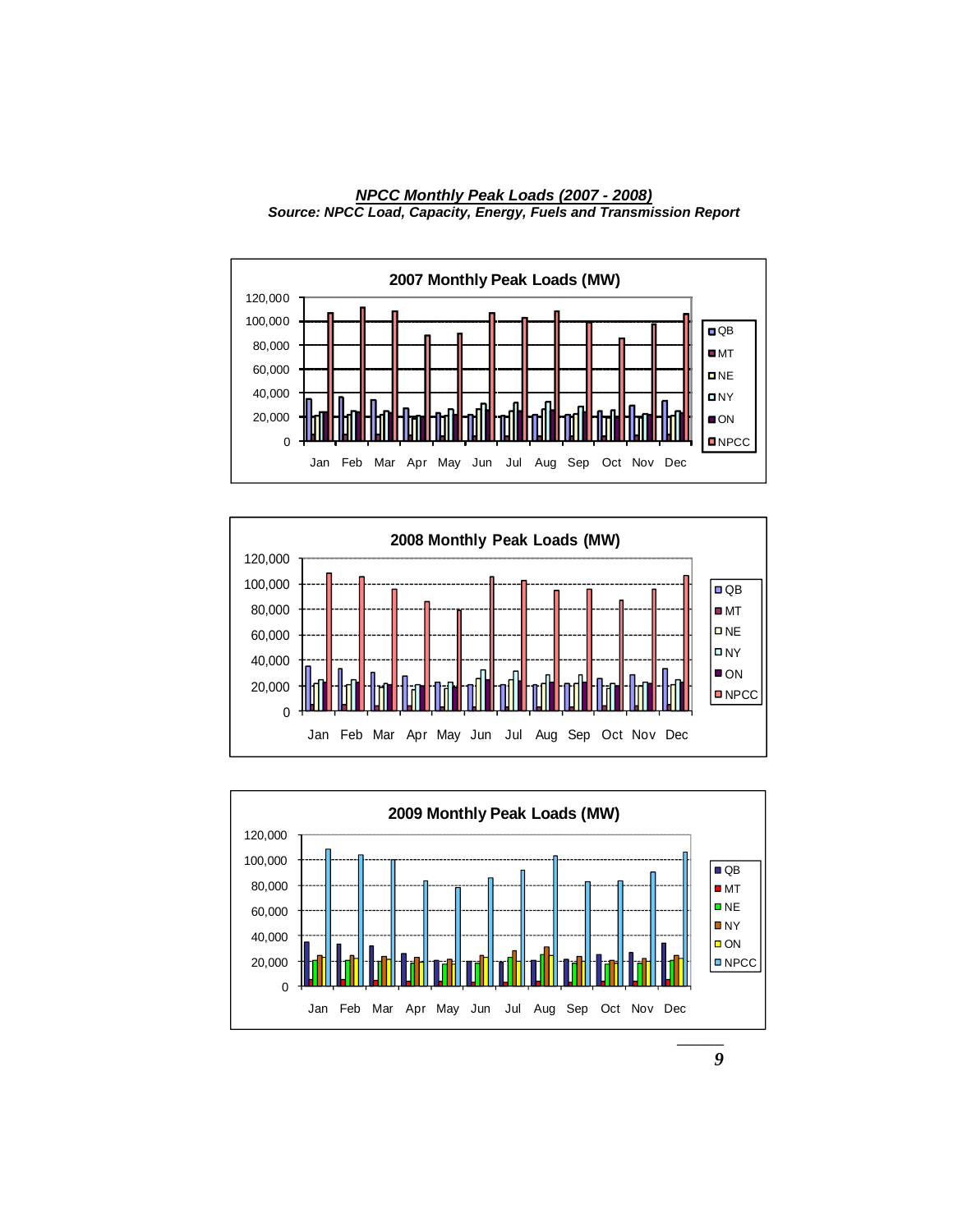# **Regional Self Assessment**  *Source: NPCC Reliability Assessment for Summer 2010*

# **NPCC**

Due to their geographic and electrical diversity, the reliability of NPCC is monitored through the assessment of the five NPCC areas: the Maritimes (the New Brunswick System Operator, Nova Scotia Power Inc., the Maritime Electric Company Ltd., and the Northern Maine Independent System Administrator, Inc), New England (the ISO New England Inc.), New York (the New York ISO), Ontario (the Independent Electricity System Operator) and Québec (Hydro-Québec TransÉnergie). Three of these areas are summer peaking in nature: New England, New York, and Ontario. The remaining two Canadian areas, the Maritimes, and Québec, are winter peaking systems.

## *Demand*

Ambient weather conditions are the single most important variable impacting the demand forecasts during the summer months. The Maritimes and Québec Provinces experience late spring demands that are influenced primarily by heating loads that occur during the defined summer time period.

The non-coincident forecasted peak demand for NPCC for the summer of 2010 is 111,328 MW. This peak demand translates to a coincident peak demand of 107,931 MW which is expected during July 18. This forecast was 9,481 MW less than the all time NPCC summer peak of 112,384 MW that occurred on August 1, 2006 HE16 EDT.

The actual NPCC coincident peak demand during the summer of 2009 was 102,903 MW occurring on August 17 at HE17 EDT.

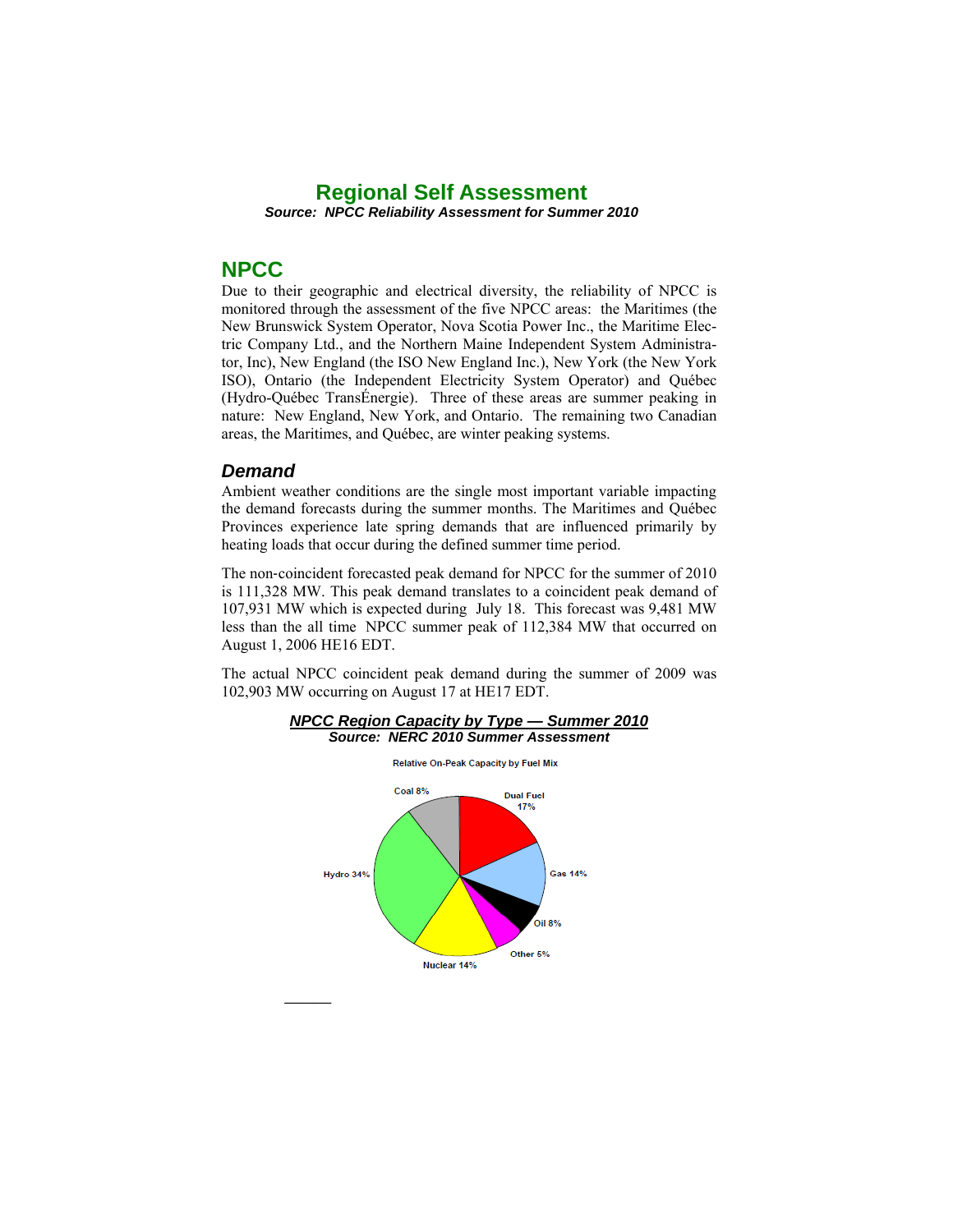*Source: NERC 2010 Long-Term Reliability Assessment* 

#### *New England*

ISO New England Inc. (ISO-NE) forecasts no major reliability issues with respect to fuel supply, availability of both supply or demand-side resources, or the capability of the regional transmission system to serve the projected seasonal peak demands and energy requirements of the six-state New England region.

New England, a subregion of NPCC, is a summer peaking system. The 2009 summer actual peak demand was 25,100 MW which was 2,775 lower than the last year's *2009 Long-Term Reliability Assessment* projection for the 2009 summer peak demand of 27,875 MW. A nontypical, rainy summer season in 2009 in New England produced very few peak demand days. The Total Internal Demand projected for the 2010 summer is 27,190 MW and for the 2019 summer is 30,730 MW. This year's forecast of the ten-year (2010-2019) 50/50 summer peak demand compound annual growth rate (CAGR) is 1.4 percent. For the entire assessment period, the Net Internal Demand equals the Total Internal Demand.

For the 2010 summer, the Existing Capacity totals 32,567 MW which is 1,422 MW lower than last year's value of 33,989 MW. For the 2010 summer, the Existing, Certain capacity totals 32,251 MW which is 1,166 MW lower than last year's value of 33,417 MW. Approximately 3,010 MW of Future Capacity Additions are projected to be commercialized by the 2019 summer. Approximately one third (1,000 MW) of these overall capacity additions are new Demand Response Expected On-Peak and no major retirements of capacity is forecast through the end of the assessment period.

New England's 2010 summer reserve margin is 19.7 percent. The summer reserve margin for Existing, Certain, and Net Firm Transaction ranges from a high of 24.0 percent in 2011 to a low of 4.6 percent in 2019. Based on the forecast of the region's Installed Capacity Requirement (ICR) for 2019, it is estimated that New England's actual 2019 summer reserve margin would be no lower than 13.3 percent.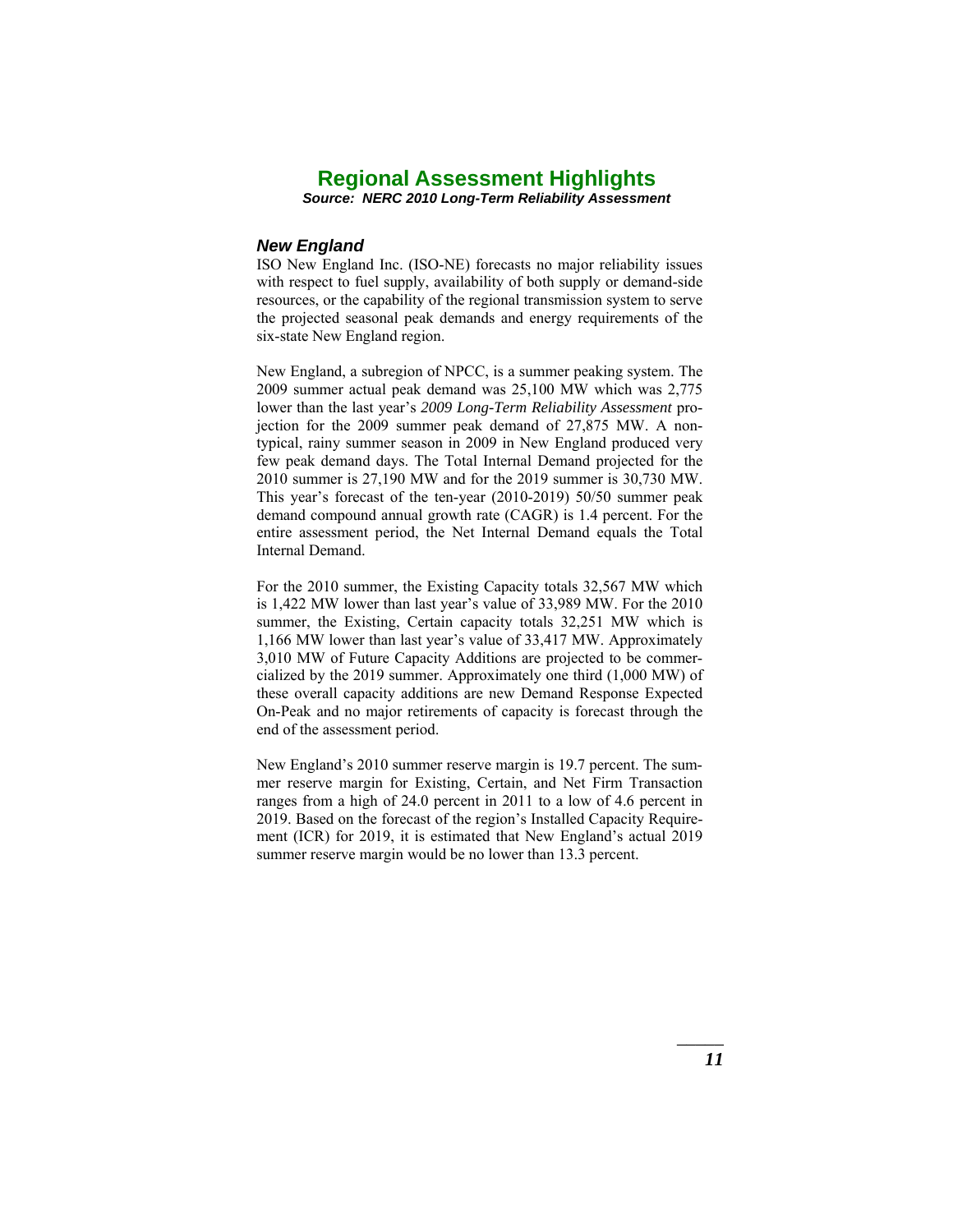*Source: NERC 2010 Long-Term Reliability Assessment* 

#### *Maritimes*

The Maritimes Area is comprised of the provinces of New Brunswick (served by the New Brunswick System Operator - NBSO), Nova Scotia (served by Nova Scotia Power Inc. - NSPI), Prince Edward Island - PEI (served by the Maritime Electric Company Ltd. - MECL) and the Northern Maine Independent System Administrator, Inc (NMISA). NMISA serves approximately 40,000 customers in northern Maine and is radially connected to the New Brunswick power system. The Maritimes Area is a winter peaking region.

Forecast peak demand for the Maritimes Area in 2010/11 is 5,655 MW. Forecast average annual growth rate is negative at -0.5%, and is mostly due to higher demand side management (DSM) projections.

Existing capacity resources for 2010/11 total 7,338 MW, including 504 MW of wind generation. Due in part to the projection of a negative total load growth rate, there is no future plans to add more conventional generation capacity in the Maritimes Area within the next 10 years. However, wind generation is forecast to grow by 414 MW by 2019/20 driven by regional renewable energy targets. For each year of the forecast, the reserve margin of the Maritimes Area exceeds 34% and thus meets the 20% reserve margin criterion used for planning purposes.

#### *Quebec*

The demand forecast growth for the 2010 NERC Long Term Reliability Assessment (LTRA) over the 2010-2019 period is revised downward compared to the 2009 NERC LTRA. The compound average growth is about 0.9 percent over the current assessment period, and this is 0.4 percent lower than in the 2009 LTRA. This downward revision of the demand forecast is explained by the introduction of a new and higher energy savings target and a by a general economic slowdown affecting mostly the large industrial sector. The Total Internal Demand in the 10th year (2019/2020) of this assessment is 40,099 MW while the Net Internal Demand is 38,849 MW.

capacity of 700 MW. The Existing Capacity resource for the period 2010/2011 totals 42,320 MW, of which 38,855 MW is categorized as Existing Certain. Wind power capacity contribution is accounted for in this 2010 LTRA. A portion of wind power installed capacity is under contract with Hydro-Québec Production but it is still de-rated by 100 percent as it was in earlier LTRA assessments. All other wind generation sites are under contract with Hydro-Québec Distribution and a capacity credit of 30 percent is retained for this portion. In 2011, the Gentilly-2 nuclear generating station (G.S.) (675 MW) is temporarily out of service for a complete refurbishment. Gentilly-2 will be back in service for Quebec's 2012-2013 peak period with an additional capacity of 25 MW for a total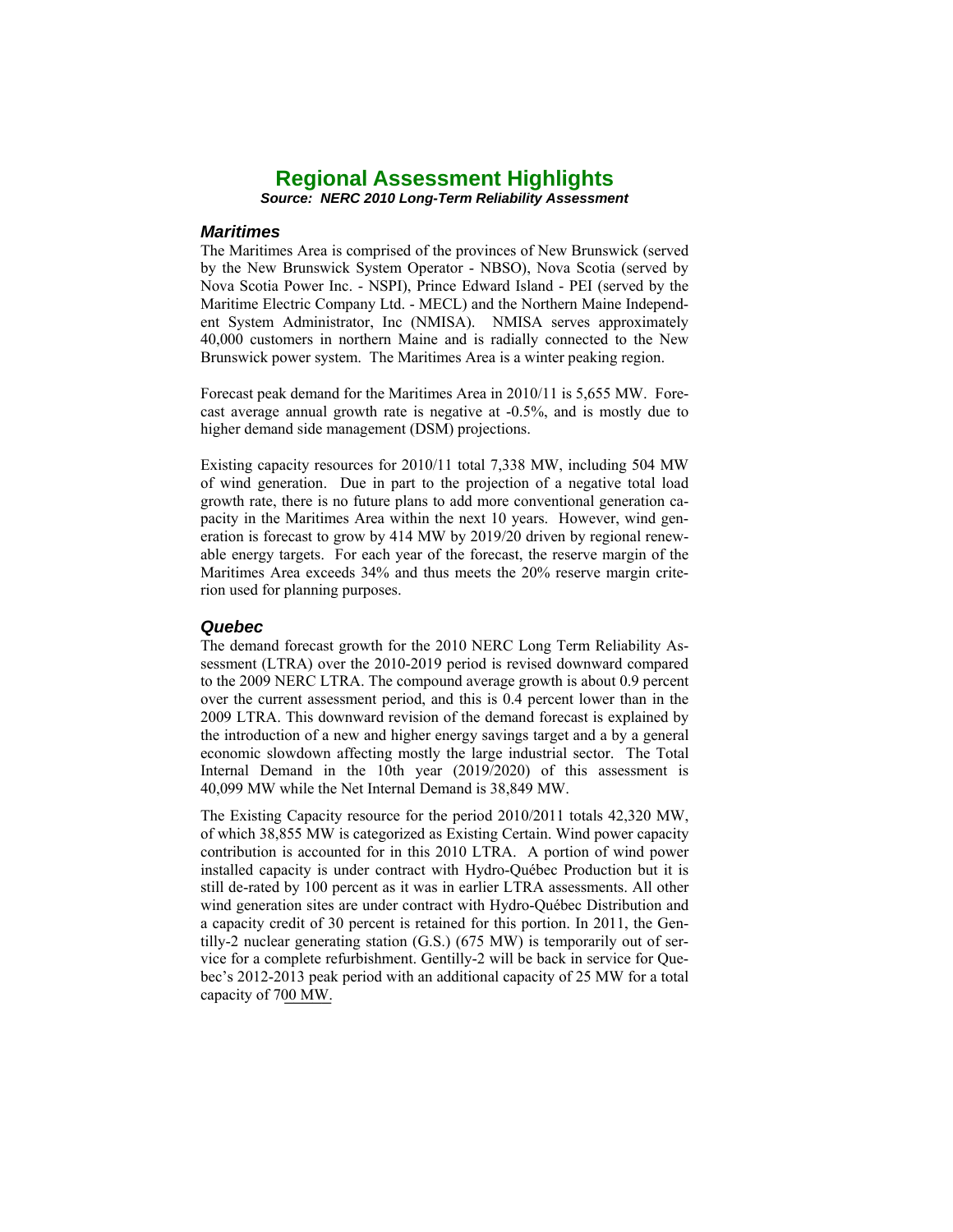*Source: NERC 2010 Long-Term Reliability Assessment* 

#### *New York*

The compound annual demand forecast growth rate for the New York Control Area (NYCA) reported this year is 0.64 percent versus the 0.65 percent reported last year. The primary drivers are a recovery from the recession in the short term and additional energy efficiency impacts. Total Internal Demand in the  $10<sup>th</sup>$  year is projected to be 34,986 MW while the Net Internal Demand is projected to be 34,792 MW.

Capacity classified as "Existing Certain" resources totals 39,260 MW. This includes 317 MW of new generation added since the prior reporting year and 982 MW of generation retirements. New capacity additions planned to be in-service over the assessment timeframe total 1,941 MW, of which 1,722 MW are combined cycle units. The current Installed Reserve Margin requirement, as determined by the New York State Reliability Council (NYSRC), for the New York Control Area for the Capability Year 2010 – 2011 is 18.0 percent. The projected reserve margins reported on the 2010 Long Term Reliability Spreadsheet exceed the current required reserve margin throughout the assessment period

New York State is considering a number of environmental initiatives under the federal Clean Air Act, Clean Water Act and state law that could affect the availability of generation resources in New York or lead to retirements. The NYISO monitors those programs and analyzes their potential reliability impact through its Reliability Needs Assessment (RNA) and Comprehensive Reliability Plan (CRP). At this time there are no environmental or regulatory restrictions that adversely impact reliability during the 2010-2019 timeframe within the NYCA.

The NYISO's Reliability Planning Process is a long-range assessment of both resource adequacy and transmission reliability of the New York bulk power system conducted over five-year and ten-year planning horizons to ensure that the New York State bulk power system meets or exceeds the planned loss of load expectation (LOLE) that, at any given point in time, is less than or equal to an involuntary load disconnection that is not more frequent than once in every 10 years, or 0.1 days per year. Preliminary results of 2010 draft RNA demonstrate that the LOLE for the New York Control Area does not exceed 0.10 days per year in any year through 2020 under Base Case conditions.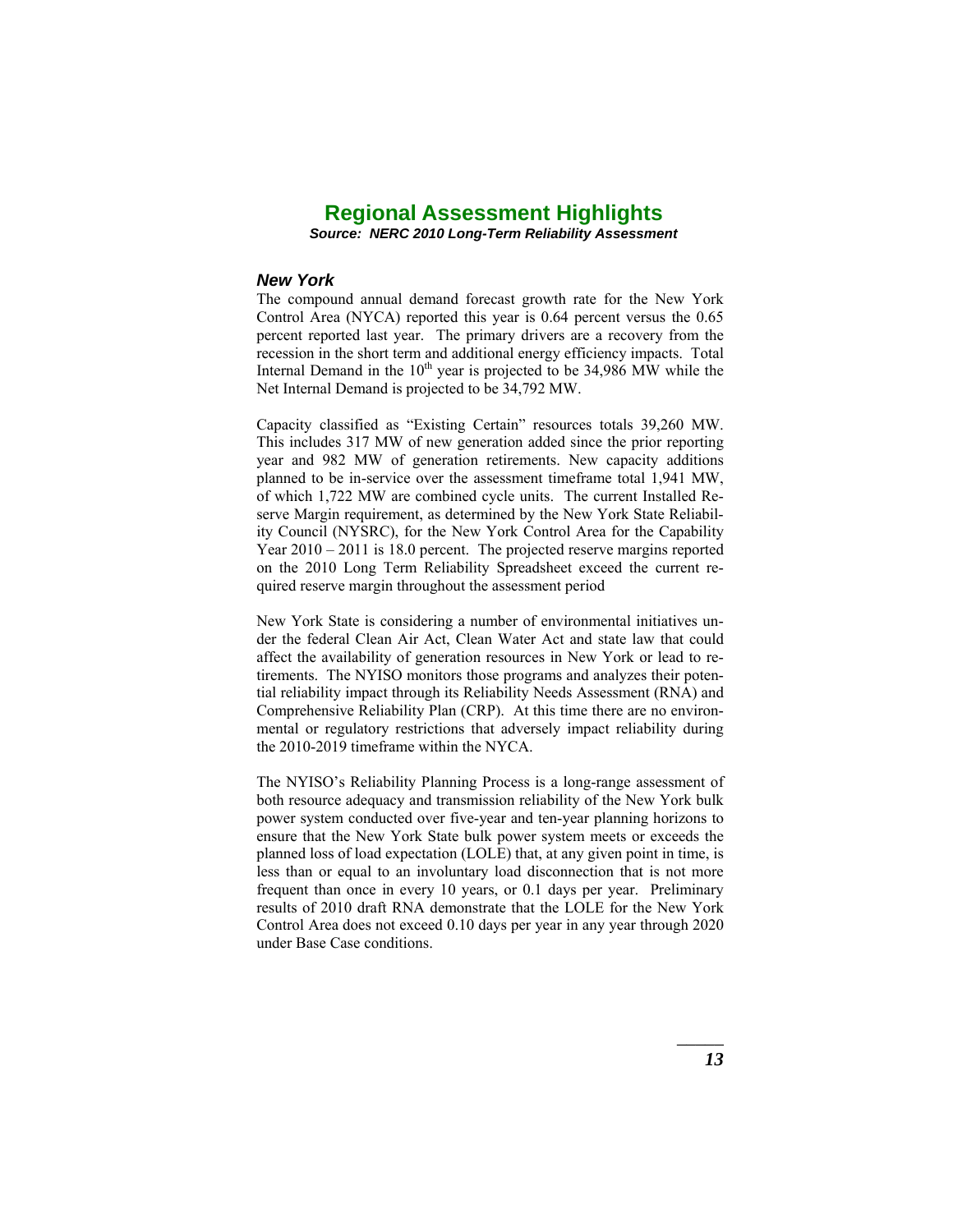*Source: NERC 2010 Long-Term Reliability Assessment* 

#### *Ontario*

*\_\_\_\_\_* 

Independent Electricity System Operator (IESO) is the Reliability Coordinator for the province of Ontario. The IESO manages the wholesale electricity market and oversees the reliable operation of the provincial electricity grid.

The average annual demand growth rate for Ontario is revised upward by 0.5% compared to what was reported last year. The Reserve Margin is projected to be 27.7% in 2011, dropping to 20.1% in 2015 and then increasing to 27.8% in 2019, all above the target levels.

This year's demand forecast net of conservation has an average annual growth rate of -0.4% over the period 2010-2019 compared to last year's average growth of -0.9% for the 2009-2018 timeframe. The average growth rate is higher this year as the recessionary year of 2009 is no longer part of the calculation. However, the negative demand growth continues as a result of increased conservation efforts, growth in embedded (distributed) generation and restructuring in the energy-intense industrial sector.

Ontario's forecast of demand is based on Monthly Normal (50/50) weather. The economic forecast is based on the most recent available information and predicts a slow economic recovery over the near term (2010 -2011) before returning to its long-term growth trend based on demographic factors. Electricity demand is expected to lag the general economic recovery as structural changes take place in Ontario's economy. Conservation savings and the growth in embedded generation are expected to more than offset the growth in demand from increased population and economic expansion. Reliability analysis is based on this demand forecast.

The Ontario Power Authority (OPA) is responsible for coordinating conservation programs throughout the province. To date, there are a number of initiatives that will reduce electricity demand. These programs range from lighting and appliance replacement to building retrofits targeted towards the residential, commercial, and industrial sectors. Measurement and verification is the responsibility of the OPA as part of their mandate. Incremental conservation savings are expected to reach 3,300 MW over the forecast horizon.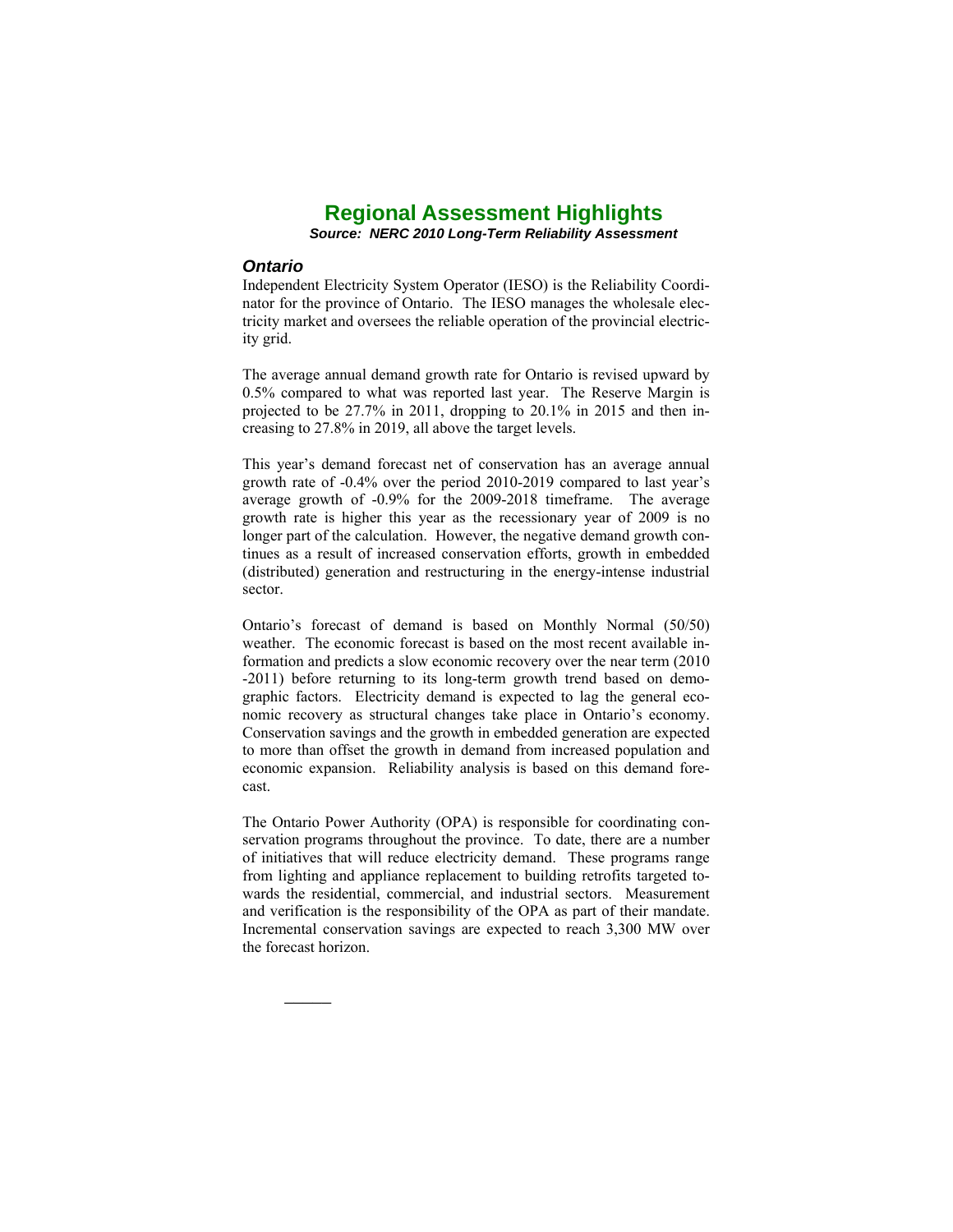# *NPCC Wind Capacity*

#### *Source: NPCC Reliability Assessment for Summer of 2010*

Relatively little wind generation is on the NPCC system. For the summer of 2010, installed wind capacity accounts for approximately 2.5% of the total NPCC installed capacity. After applying the derate factor, the amount of wind generation counted towards capacity is only approximately 0.4%. NPCC Areas have different ways of accounting for this generation. The NPCC Areas are developing their knowledge regarding operation of wind generation in terms of capacity forecasting and utilization factor. More and more of this type of generation is expected to come on-line in the next few years and NPCC will unify reporting methods.

The following table illustrates the nameplate wind capacity in NPCC for the summer of 2010. Some NPCC Areas include the entire nameplate capacity in the Installed Capacity section of the Load and Capacity Tables and use a derate value in the Known Maintenance/ Constraints section to account for the fact that some of the capacity will not be online at the time of peak. Others simply reduce the nameplate capacity by a factor and report this reduced capacity directly.

| <b>NPCC Area</b> | <b>Nameplate Capacity</b><br>2010 (MW) | <b>Capacity After</b><br><b>Applied Derate</b><br>Factor (MW) |
|------------------|----------------------------------------|---------------------------------------------------------------|
| <b>Maritimes</b> | $567*$                                 | 125                                                           |
| New England      | 207                                    | 188                                                           |
| New York         | 1,275                                  | 127.5                                                         |
| Ontario          | 1,084                                  | 108.4                                                         |
| Québec           | 642                                    |                                                               |
| Total            | 3,775                                  | 548.9                                                         |

\*Includes the on-line wind generation expected for the summer of 2010.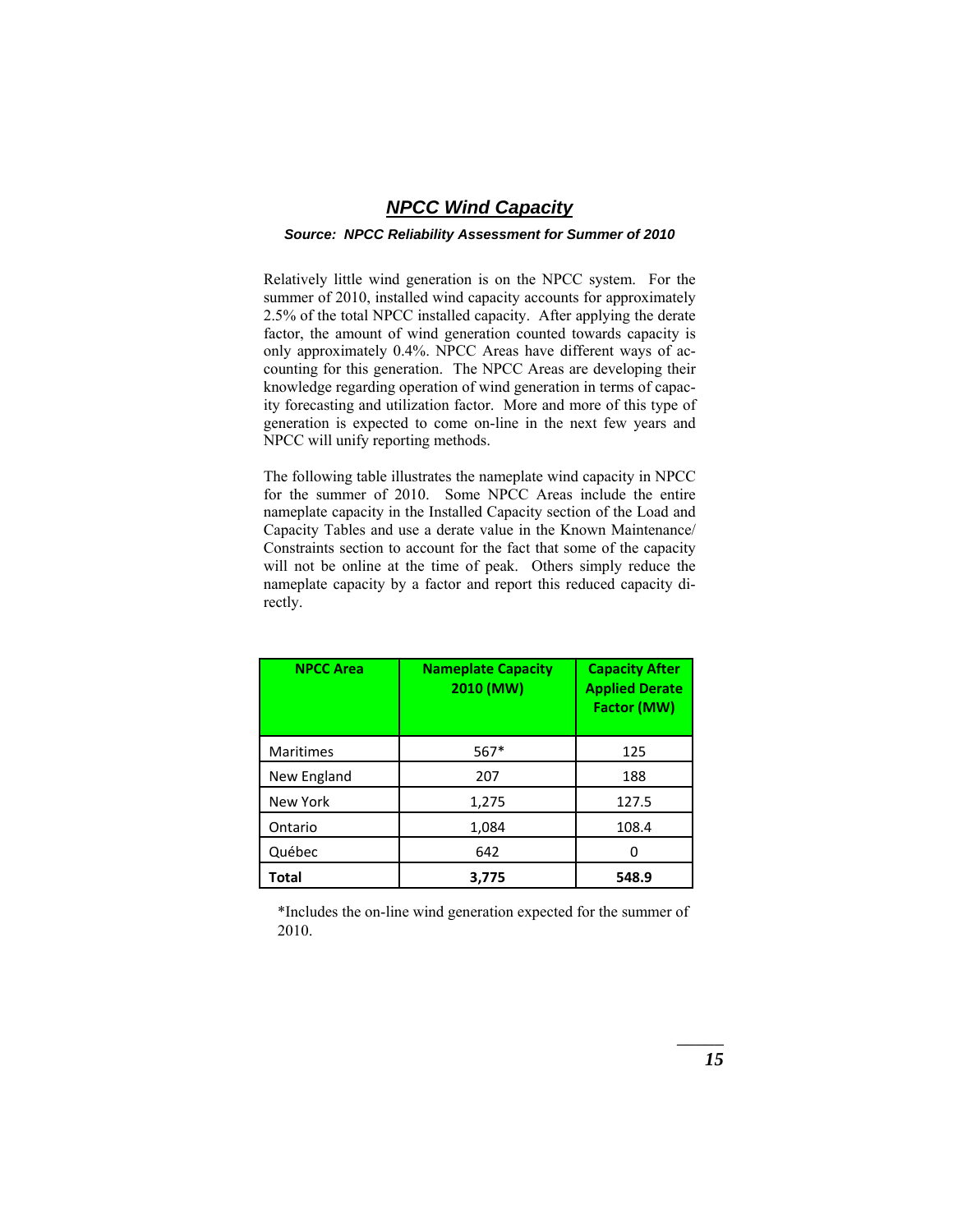# *NPCC Wind Capacity*

*Source: NPCC Reliability Assessment for Summer of 2010* 

#### **Maritimes**

The Maritimes Area currently has approximately 537 MW of nameplate installed wind capacity. Since the summer 2009 Period, 189 MW of new wind generation has come on-line with an additional 30 MW of new wind capacity scheduled to come on-line during the Summer Operating Period. After applying derates, the current installed wind capacity is 116 MW. With the expected additional on-line it will be 125 MW.

#### **New England**

Approximately 104 MW of wind capacity based on nameplate ratings has gone into service in New England since summer 2009. That brings the total wind capacity to 207 MW, with 188 MW of that amount counted toward installed capacity.

#### **New York**

New York currently has 1,275 MW of installed nameplate wind capacity. Since 2009, 471 MW of wind generation has come on-line. New York applies a 90% derate factor for wind generation resulting in 127.5 MW counted towards installed capacity.

#### **Ontario**

The IESO presently has 1,084 MW of wind capacity. There have not been any additions to this capacity since the summer of 2009, and there will be no additions made for the summer of 2010.

The IESO uses a 10% capacity derate factor for summer (June, July, August), 24% for shoulder months (March, April, May, September, October, November) and 35% for winter months (December, January, February). These percentages are under annual review.

#### **Québec**

All of the wind capacity in Québec is generated by Independent Power Producers. The summer 2010 capacity is 642 MW. This is entirely situated in the Matapédia region of the system — around the Gaspésia peninsula near the Gulf of St-Lawrence.

Quebec nameplate wind capacity is derated. For the summer of 2010, the entire wind generation capacity is derated. This is different from the winter procedure where 70% of the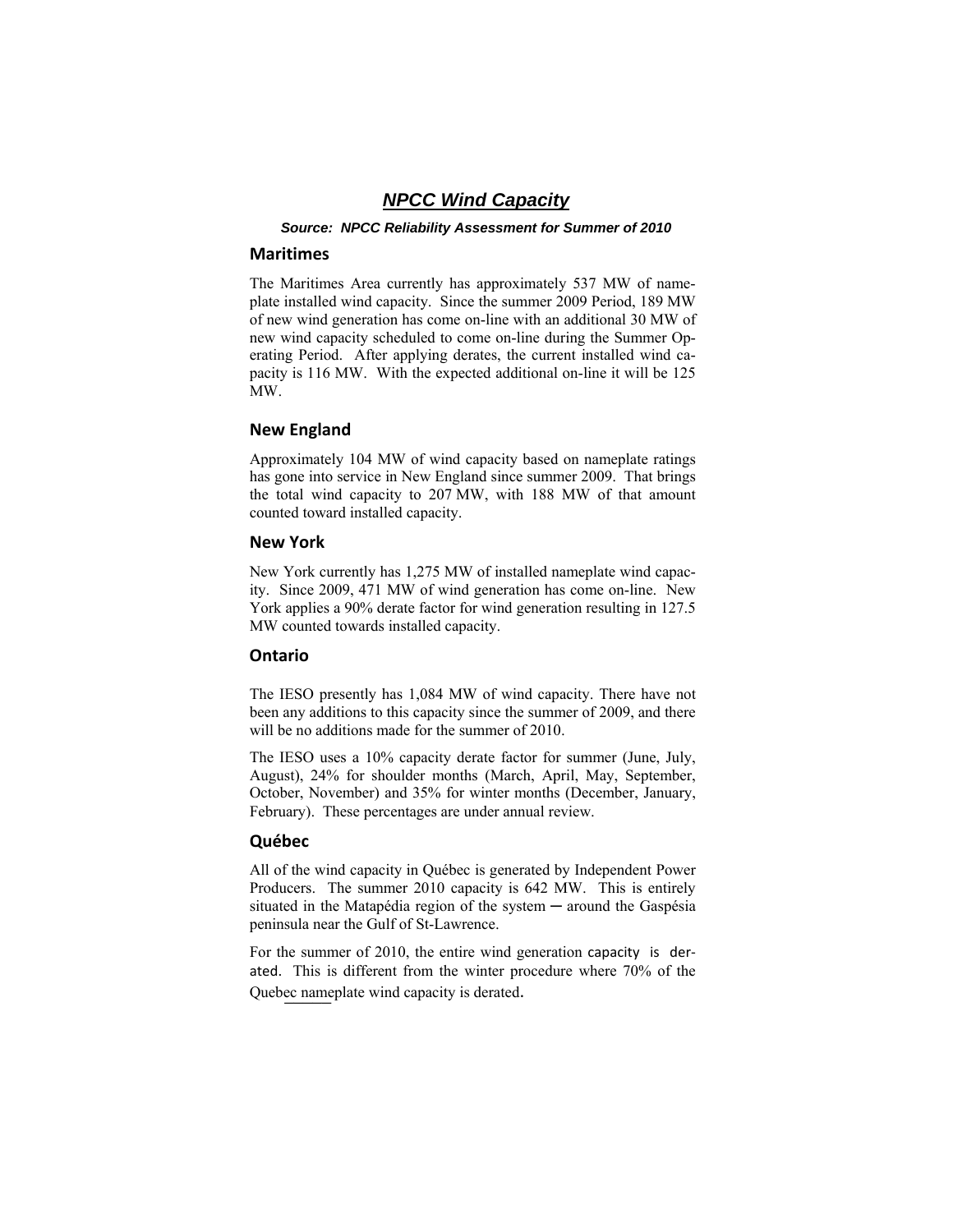#### *Source: NERC 2010 Long-Term Reliability Assessment*

## *Maritimes*

New Brunswick is studying a 345 kV transmission line project between Coleson Cove and Salisbury. This line would be 103 miles in length, and is targeted for 2016. As this project is still Conceptual, there are no reliability impacts in not meeting its proposed in-service date.

There are no transmission constraints in the Maritimes Area affecting reliabi ity. No other significant substation equipment additions are planned for the Maritimes Area within the next 10 years.

#### *New England*

Transmission projects are developed to serve the entire New England region reliably and are fully coordinated with other regions. The following are significant additions projected to be placed in-service through the end of the assessment period:

- The Maine Power Reliability Program (MPRP) establishes an additional 345 kV path through the state of Maine, beginning at Orrington. The new path continues south to Surowiec and ultimately ends at a new switching station at Three Rivers, near the Maine-New Hampshire border.
- The New England East–West Solution (NEEWS) series of projects had been identified to improve system reliability. These projects include the addition of significant 345 kV transmission in Massachusetts, Rhode Island, and Connecticut. The continued need for all of the NEEWS projects is currently under review.
- The Vermont Southern Loop Project installs a 51-mile 345 kV line between Vermont Yankee and Coolidge along with two 345/115 kV autotransformers at Newfane and Vernon.

Over the course of the assessment period, the two most significant issues facing the northern New England area have been to maintain the general performance of the long 345 kV corridors, particularly through Maine, and to maintain the reliability of supply to meet demand. Studies show that the region could potentially face thermal, voltage performance, and stability concerns, without the addition of system improvements identified by the region. The area is also reliant on several Special Protection Systems (SPS) that have increasing exposure to incorrect or undesired operation. System upgrades, which are either in progress or have been recently completed, provide required relief for these areas.

Although recent improvements have been made, longer term studies of the southern New England system indicate possible future thermal, low-voltage, high-voltage, and short-circuit concerns under certain system conditions. The most significant concerns involve maintaining the reliability of supply to serve demand and developing the transmission infrastructure to integrate generation throughout this area. Similar to northern New England, many system upgrades, which are either in progress or have been recently completed, will address these concerns.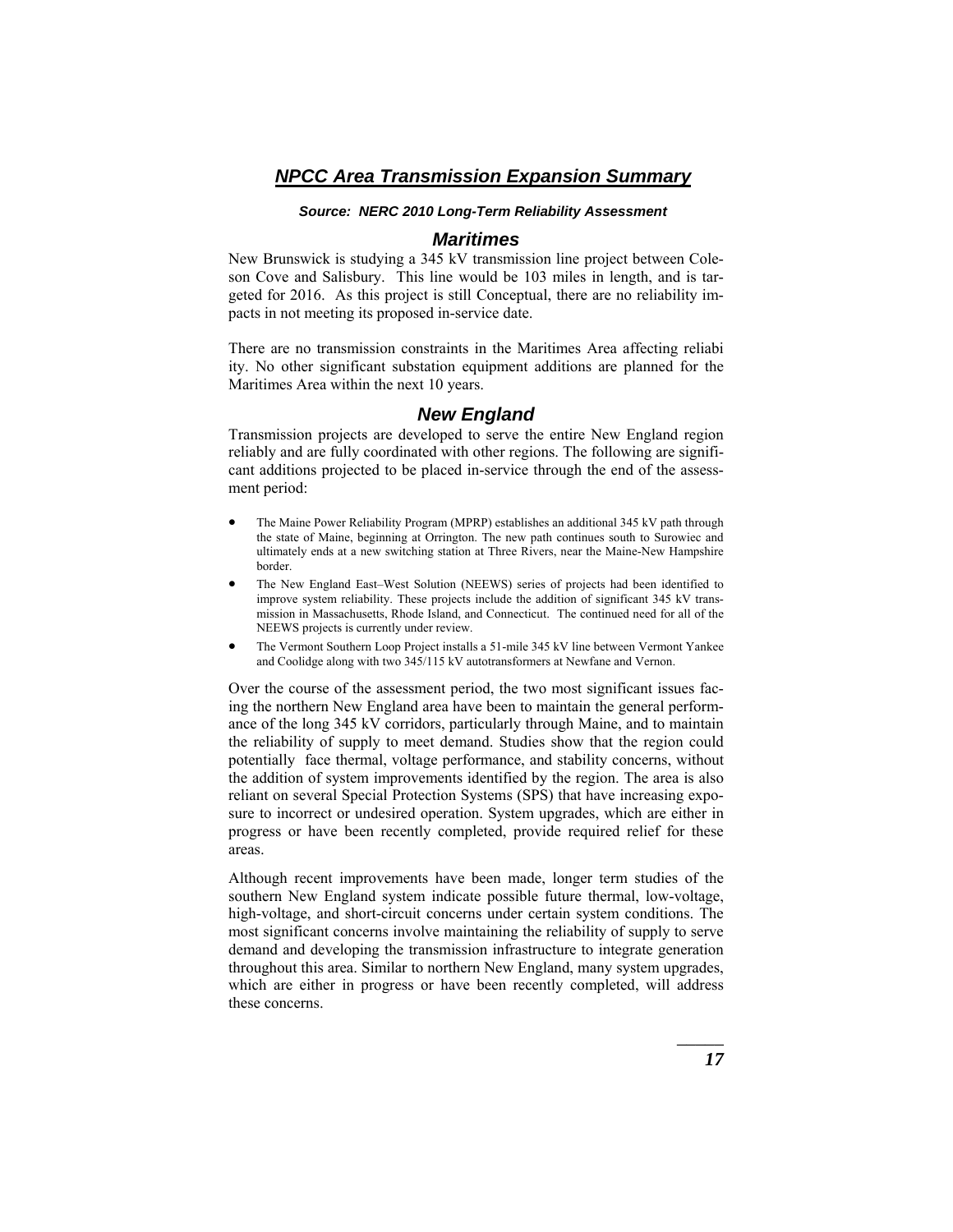#### *Source: NERC 2010 Long-Term Reliability Assessment*

## *New York*

Con Edison's M29 project consists of a 345 kV cable from Sprainbrook to Sherman Creek across the Dunwoodie South Interface. This project is planned to be in service in May 2011. Con Edison is also increasing the rating of two 345 kV cable circuits between Farragut and East  $13<sup>th</sup>$  St. by installing refrigerated cooling.

The interface into New York City and Long Island from Westchester, New York, namely Dunwoodie South, could become significantly limiting and impact reliability if there are unanticipated delays in new projects, unexpected retirements, or unanticipated load growth. These scenarios are monitored by the NYISO, and if any happen, the NYISO will determine whether there will be a significant reliability impact. If the impact is imminent, the NYISO will request that the New York Transmission Owners (TOs) implement a Gap Solution under the Comprehensive System Planning Process (CSPP). If there is a significant reliability impact to the system that will manifest itself during the next CSPP cycle, the NYISO will address the issue in the next Reliability Needs Assessment.

#### *Ontario*

Construction of a new 176 km (110 mile) 500 kV double-circuit line from the Bruce Power complex to Milton Switching Station (SS) is in progress, with completion expected in 2012. This new line is required to accommodate the output of all eight generating units at the Bruce complex together with approximately 500 MW of existing wind- generating capacity, as well as a further 1,200 MW of new renewable generating capacity that is forecasted for development within the area. With the new generating facilities, the combined generation in the Bruce area is projected to total approximately 8,100 MW.

The existing Bruce special protection system (SPS) is also to be enhanced not only to accommodate the two new 500 kV circuits between the Bruce complex and Milton SS but also to address other contingency conditions not presently covered by the SPS. The intent of the expanded coverage is to limit the extent of restrictions imposed on the output from the Bruce units during transmission element outage conditions while also assisting with the re-preparation of the system following a permanent fault when subsequent contingency conditions may become more critical. This SPS will be a permanent feature to deal with contingencies and is not intended to avoid or delay the construction of bulk transmission facilities.

isting facilities. The replacement SPS is scheduled to be in-service by late-Since the current version of the Bruce SPS has now been in-service for over 16 years and some of the equipment has been superseded by more advanced technology, a project has been initiated by Hydro One Networks to replace the ex-2012.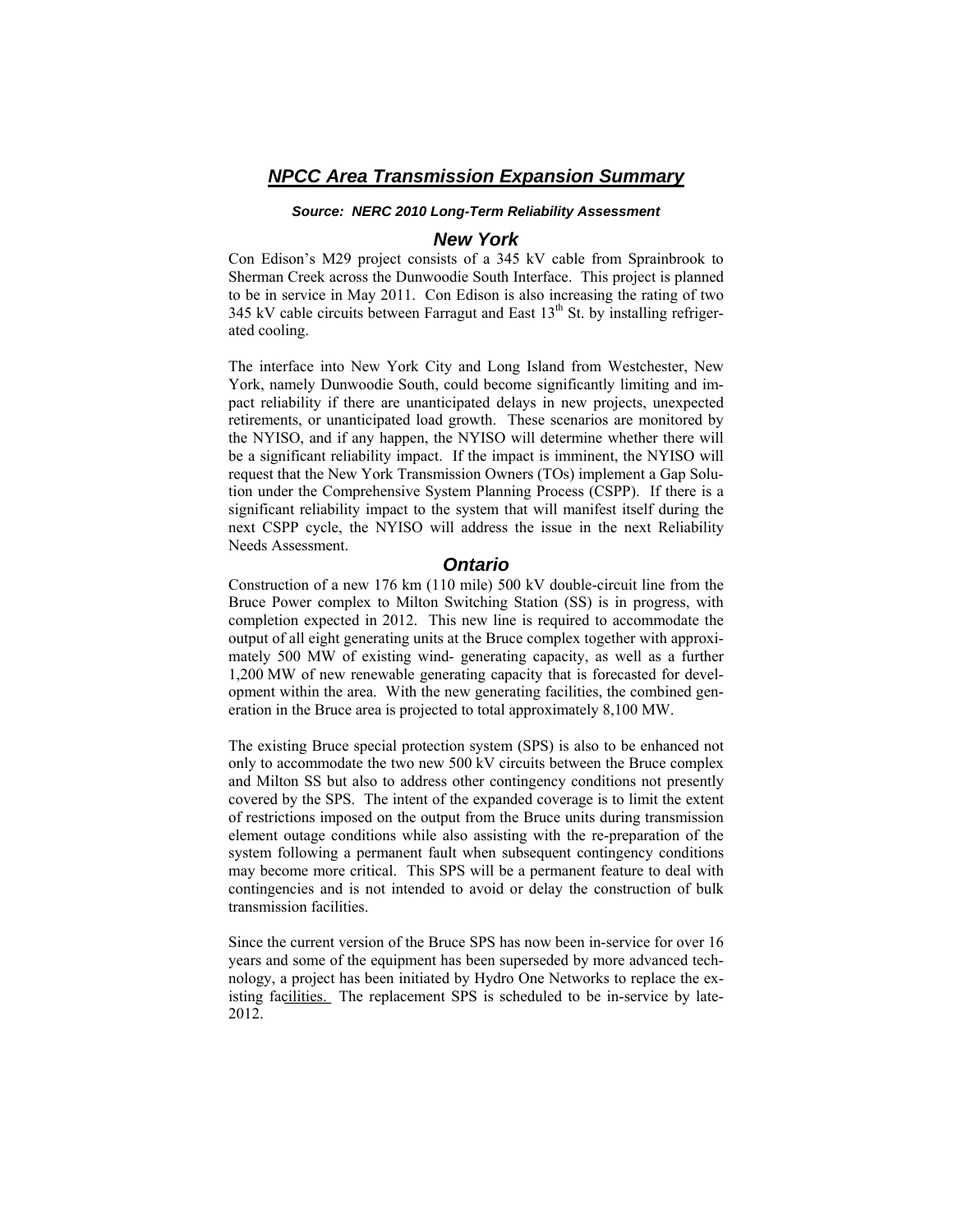#### *Source: NERC 2010 Long-Term Reliability Assessment*

## *Ontario (continued)*

To coincide with the completion of the new Bruce to Milton 500 kV line, a 350 MVAR SVC is to be installed at Nanticoke SS, connected to the 500 kV bus bar, and another 350 MVAR SVC is to be installed at Detweiler TS, connected to the 230 kV bus bar. These SVCs are required to provide dynamic reactive support following a critical contingency involving either of the 500 kV circuits between the Bruce complex and Milton SS.

In 2010, approximately 1,500 MVAR of 230 kV-connected shunt capacitor banks are to be installed at Nanticoke SS and Middleport TS. Although these capacitor banks are required primarily to provide reactive support following the anticipated shut-down at the end of 2014 of the generating facilities at Nanticoke GS, they are also an integral component of the measures required during the interim period prior to the completion of the new Bruce to Milton 500 kV line.

In late 2010, installation of series capacitors is to be completed at Nobel TS, the approximate mid-point of the two 500 kV circuits between Hanmer TS (Sudbury) and Essa TS (Barrie). To complement these series capacitors, installation of a 300/-100 MVAR SVC is to be installed at Porcupine TS (Timmins) and a 200/-100 MVAR SVC is to be installed at Kirkland Lake TS. Together, these facilities will increase the transfer capability of the Flow-South Interface from 1,300 MW to approximately 2,100 MW.

Phase angle regulators (PARs) are installed on the Ontario-Michigan interconnection at Lambton TS, representing two of the four interconnections with Michigan, but are not currently operational until completion of agreements between the IESO, the MISO, Hydro One and International Transmission Company. The expected in service date is not known at this time. The operation of these PARs along with the PAR on the Ontario-Michigan interconnection near Windsor will control flows to a limited extent, and assist in the control of Lake Erie Circulation.

The capability to control flows on the Ontario-Michigan interconnection between Scott TS and Bunce Creek is unavailable. The PAR installed at Bunce Creek in Michigan has failed and is scheduled for replacement by the beginning of Q3 in 2010. Without all four PARs in-service, there is no capability to control Lake Erie Circulation.

In October 2009, Ontario launched a feed-in tariff (FIT) program which generated interest in more than 9,000 MW of renewable generation – predominantly wind and solar generation during the first two months of the program. Contracts for FIT program projects totaling over 2,000 MW were executed based on existing transmission capability. This includes transmission and distribution connected projects.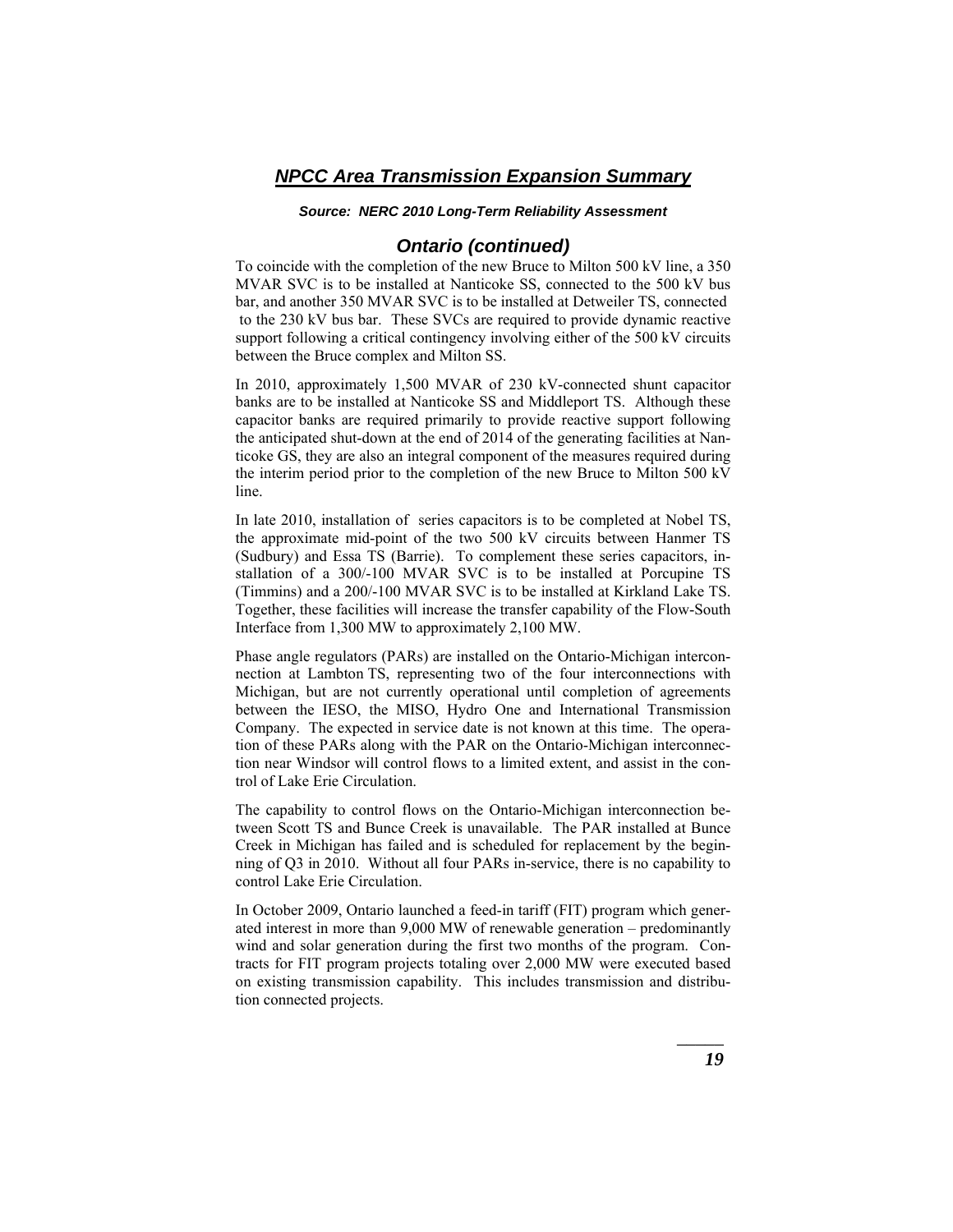#### *Source: NERC 2010 Long-Term Reliability Assessment*

#### *Québec*

In June 2010, a new double-circuit 315 kV transmission line from Chénier to Chomedey, and a fourth 1,650 MVA 735/315 kV transformer at Chénier will also be added, which will permit full use of the 1,250 MW interconnection capacity with Ontario's Independent Electricity System Operator (IESO). A fourth 1,650 MVA 735/315 kV transformer at Chénier was commissioned in July. A third 345 MVAR capacitor bank is also to be installed at Chénier. This is the largest transmission project presently under construction in Québec.

Another sizable 315 kV project under construction is at the Anne-Hébert 315/25 kV transformer station near Québec City. A new 8.2 mile 315 kV line tapped from an existing circuit is being built to feed this station.

A number of wind transmission projects with voltages ranging from 120 kV to 315 kV are either under construction or in planning stages to integrate tenders for bids for wind generation have been issued by Hydro-Québec Distribution in the past years. These wind generation projects are distributed in many areas of the Province of Québec, but most are near the shores of the Gaspésia Peninsula, along the Gulf of St. Lawrence down to the New Brunswick border.

A System Reinforcement Project submitted to and approved by the *Régie de l'énergie du Québec* includes two S VCs to be installed at Chénier 735-kV substation and series compensation on a number of 735-kV lines. The *Régie* has also approved the addition of two -200 Mvar inductive branches on the future SVCs to be installed at Chénier substation to account for the filing of the 2 X 1,200 MW firm point to point transmission service by Hydro-Québec Production on the HQT-MASS and HQT-NE ties using the Châteauguay and Phase II interconnections. The project also includes the addition of an SVC at Bout-de-l'Île substation in 2013 along with the addition of a 735 kV section at Bout-de-l'Île and Bergeronnes series compensation upgrade in 2014.

Hydro-Québec Production has now started construction of the Romaine River Complex on the Lower North Shore of the St. Lawrence River. TransÉnergie is now in the planning stage for the integration of this project to the system. Four Generating Stations will be integrated on a 735 kV infrastructure initially operated at 315 kV. The first G.S. to be commissioned, Romaine-2 (645 MW), will be integrated in 2014 at Arnaud 735/315 kV substation. The other Generating Stations will be integrated through 2020.

TransÉnergie is also planning the addition of a 735 kV section at Bout-de-l'Île substation in Montréal for the 2013-2014 peak period; a new 735 kV switching station named Aux Outardes is presently being considered near the actual Micoua substation. It is needed to alleviate capacity problems at Micoua and to reduce the impact from certain loss-of-two-line events at Micoua after 2015.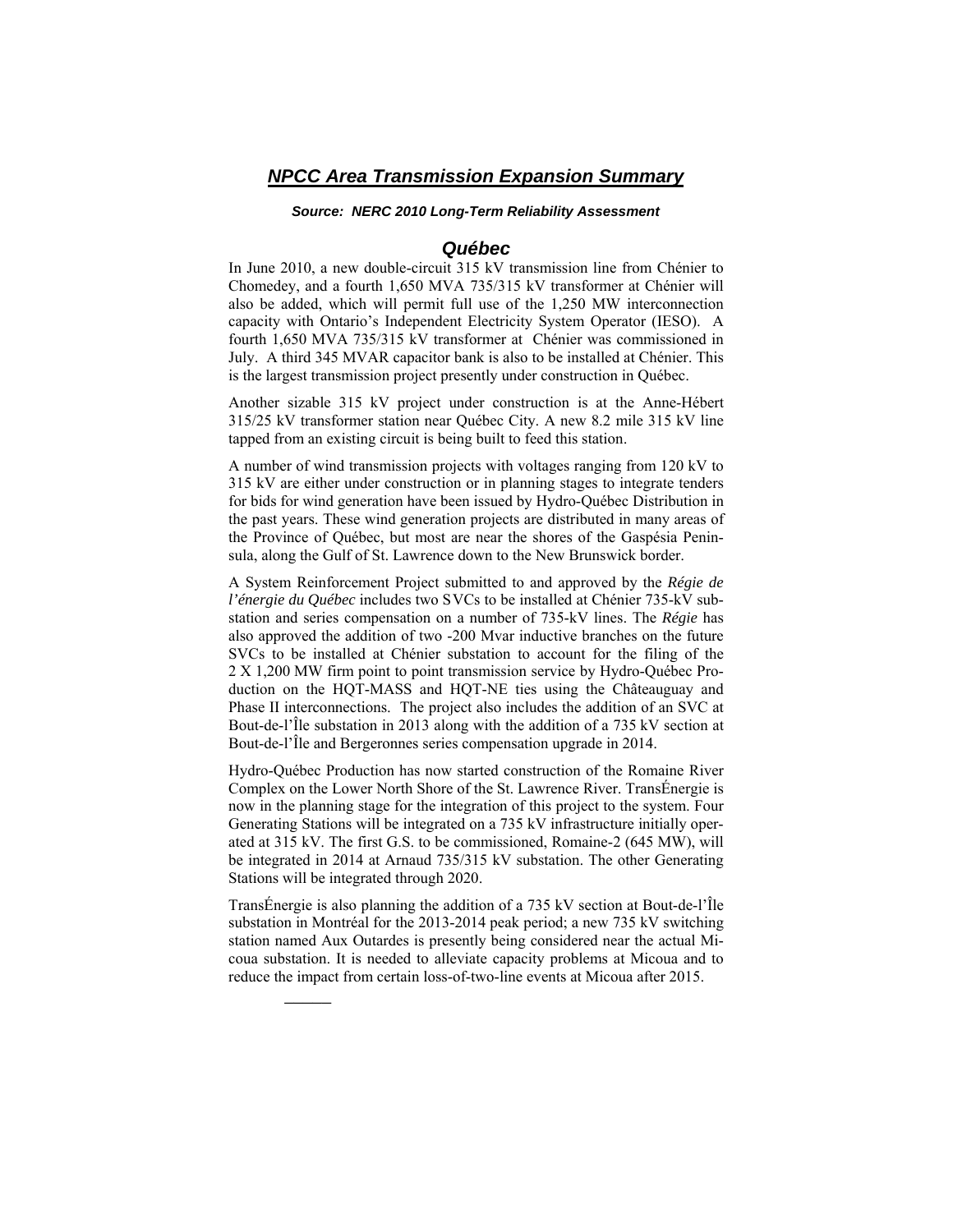*NPCC M e m b e r s h i p*

## **Sector 1: Transmission Owners**

 Central Hudson Gas & Electric Corporation Central Maine Power Company Consolidated Edison Company of New York,Inc. FPL Hydro One Inc. Hydro-Québec TransÉnergie Long Island Power Authority National Grid USA New Brunswick Power Transmission Corp. New York Power Authority New York State Electric & Gas Corporation Northeast Utilities Nova Scotia Power Inc. NSTAR Electric Company Orange & Rockland Utilities, Inc. Rochester Gas & Electric Corporation The United Illuminating Company, Inc. Vermont Transco

#### **Sector 2: Reliability Coordinators**

 Hydro-Québec TransÉnergie Independent Electricity System Operator (Ontario) ISO New England, Inc. New Brunswick System Operator New York Independent System Operator

# **Sector 3: TDUs, Distribution and LSEs**

 Braintree Electric Light Department Consolidated Edison Company of New York, Inc. Hingham Municipal Lighting Plant Hydro One, Inc. Hydro-Québec Distribution Ipswich Municipal Light Department Long Island Power Authority National Grid USA New York Power Authority Northeast Utilities Orange and Rockland utilities, Inc. Shrewsbury Electric & Cable Operations Sterling Municipal Light Department Vermont Electric Cooperative, Inc. Wakefield Municipal Gas and Light Department

#### **Sector 4: Generator Owners**

 AES North America East Consolidated Edison Company of New York, Inc. Covanta Energy Dominion Resources Dynegy Inc. Entergy Nuclear Northeast, Inc. Exelon Generation Company, LLC Exeter Energy Limited Partnership First Wind Hydro-Québec Production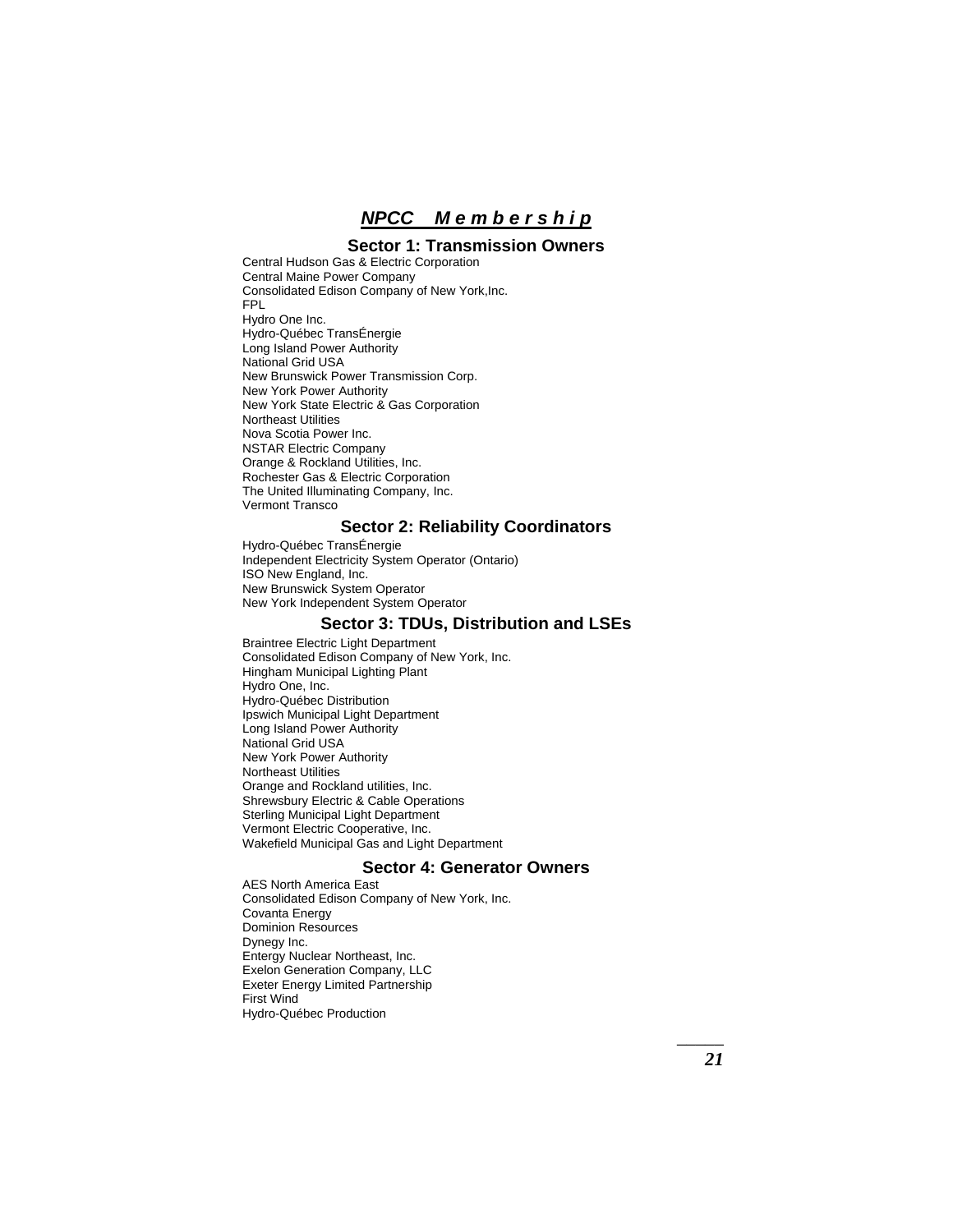# *NPCC M e m b e r s h i p*

#### **Sector 4: Generator Owners (continued)**

International Power America Long Island Power Authority Massachusetts Municipal Wholesale Electric Company (pending) New York Power Authority NextEra Energy Resources, LLC NRG Energy, Inc. Northeast Utilities Nova Scotia Power Inc. Ontario Power Generation, Inc. Power City Partners PurEnergy LLC **PSEG Power New York LLC** US Power Generating Company, LLC Wheelabrator Westchester LP

#### **Sector 5: Marketers, Brokers, Aggregators**

Brookfield Power Corporation Conectiv Energy Supply, Inc. Consolidated Edison Company of New York, Inc. Consolidated Edison Energy/Development, Inc. Constellation Energy Commodities Group, Inc. GDF Suez Energy Marketing NA, Inc. (pending) HQ Energy Marketing Inc. HQ Energy Services (U.S.) Inc. Long Island Power Authority Massachusetts Municipal Wholesale Electric Company (pending) Nalcor Energy New York Power Authority PPL EnergyPlus, LLC Shell Energy North America Utility Services LLC Windy Bay Power LLC

## **Sector 6: Customers**

 Ascendant Energy Services, LLC Oxbow – Sherman Energy, LLC

#### **Sector 7: State and Provincial Regulators & Governmental Authorities**

 Long Island Power Authority Maine Public Utilities Commission New Hampshire Public Utilities Commission New York Power Authority New York State Department of Public Service Vermont Department of Public Service

#### **Sector 8: Sub Regional Reliability Councils, REs and Others**

VIASYN, Inc ERL Phase Power Technologies 4g Technologies LP HDR Engineering, Inc. Midwest Reliability Organization New York State Reliability Council, LLC